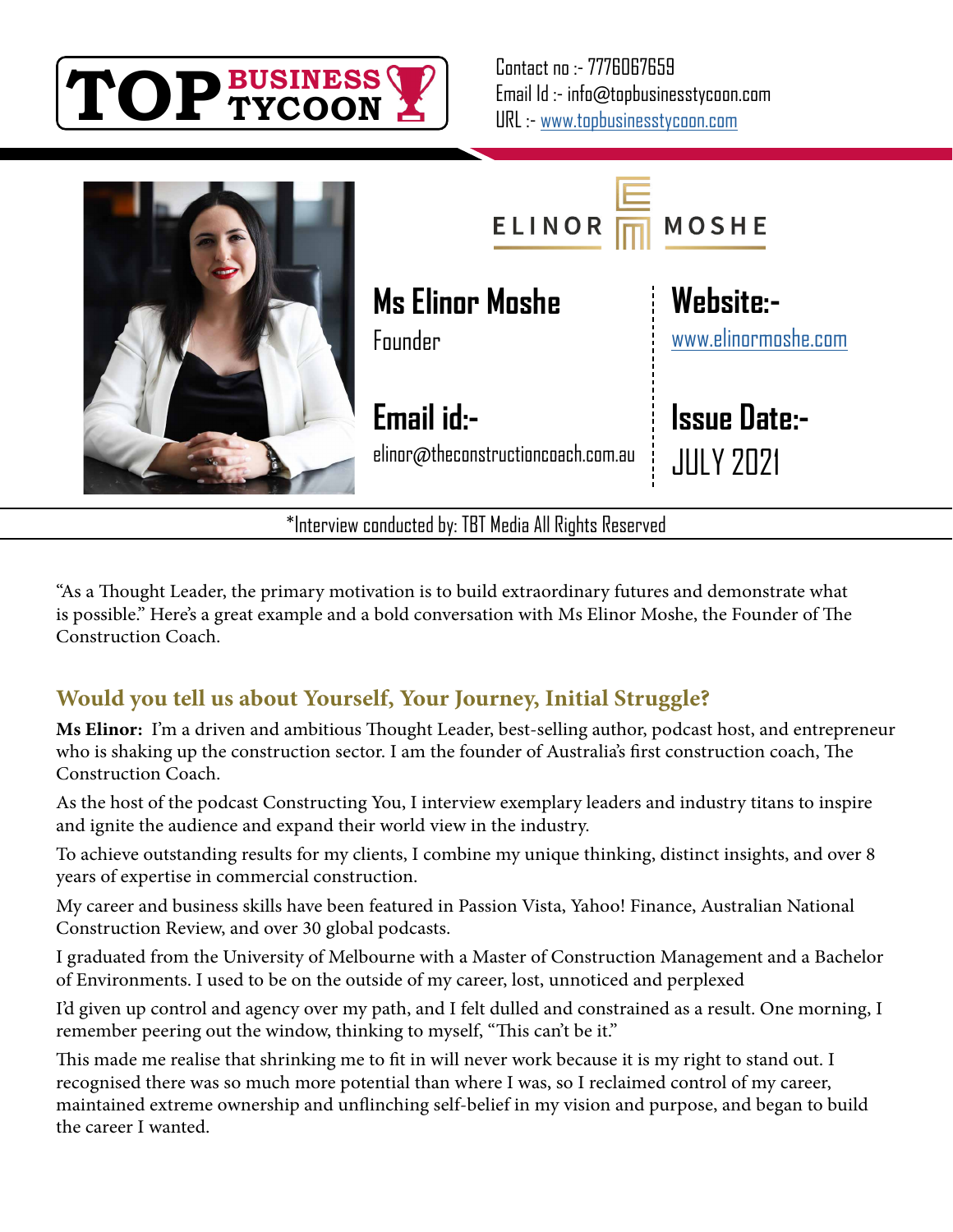# **ELINOR MOSHE**

## Thought Leader Industry Leading Mentor Author and Podcast Host

#### **How do you stay on top of changes in the process, changes in thought of industries that you are going to look at more now?**

**Ms Elinor:** It's critical to stay current, but it's also crucial to be on the lookout for new ideas and ways to bring value to your audience.

You can get ideas from what's going on around you, but you should also pay attention to what your audience has to say about their worries, hopes, dreams, and disappointments.

#### **What incident had most influenced your career choice?**

**Ms Elinor:** Working with my mentor, Ron Malhotra, has been the most impactful experience in my twenties in allowing me to have a wonderful profession and business that is connected with my life and lifestyle. That was one of the wisest moves I've ever made in my adult life.

Before meeting Ron, I was drowning in the construction sector, attempting to squeeze myself into boxes and unable to find a career path that would allow me to combine my passions. Ron introduced me to the field of Thought Leadership and gave me a whole new universe of possibilities, for which I will be eternally grateful.

#### **What/Who Inspires YOU to come up with a unique way to become an industryleading mentor, thought leader&author and podcast host?**

**Ms Elinor:** Ron Malhotra, my mentor. I've always been creative, though not in the traditional sense. I enjoy making something out of nothing and being able to marvel at my accomplishment. This is what drew me to construction in the first place. I also look at the marketplace and find avenues where opportunity can be exploited so as to add value to my audience, but also where is there a space where something like this hasn't been done before. You can never be too close to your client and listen to what they're needing as well. I'm also very much inspired by our own imagination. Imagination has no bounds to its creativity and when you use this faculty the most, is when you start constantly seeing unique and innovative ways to serve. Nothing of which I have to my name is a creation of the intellect, purely imagination.

#### **What are your views on today's industry scenario? What is your strategy to reach new people?**

**Ms Elinor:** We live in a moment and age where anyone, wherever in the globe, can have an influence and authority, with an internet connection, an idea, and a social media account to start with. There has never